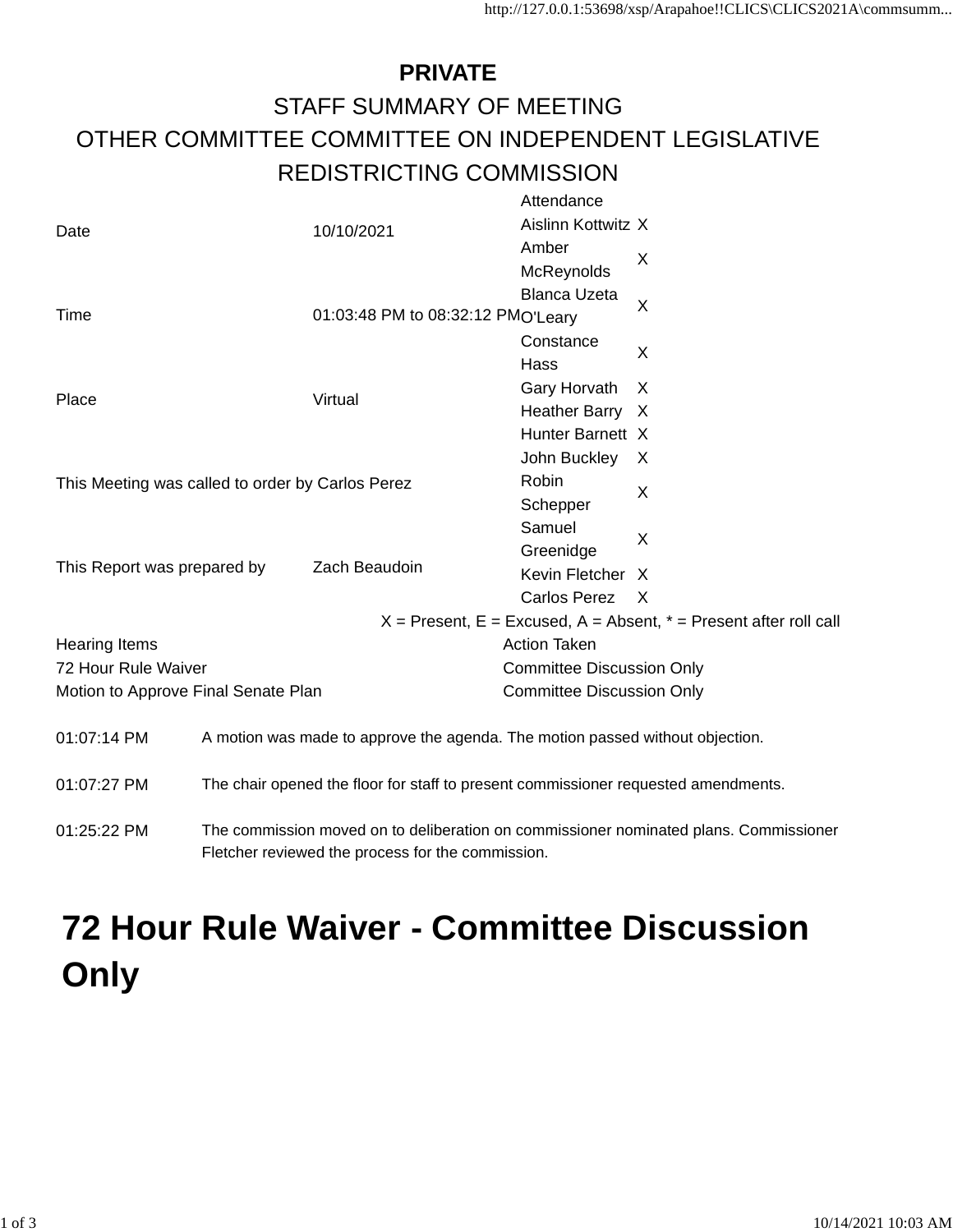01:37:46 PM Motion To waive the 72 hour requirement on all commissioner requested plans. Moved Kevin Fletcher Seconded Aislinn Kottwitz Amber **McReynolds** Blanca Uzeta O'Leary **Constance** Hass Gary Horvath **Heather** Barry **Hunter Barnett** John **Buckley** Robin Schepper Samuel Greenidge Kevin Fletcher Carlos Perez YES: 0 NO: 0 EXC: 0 ABS: 0 FINAL ACTION: Pass Without Objection 01:39:35 PM The commission moved on to map presentations by commissioners. 02:13:31 PM The presentations continued. 02:28:58 PM Commissioner Greenidge made a motion to open the floor for Commissioner Uzeta O'Leary to request an amendment. The motion passed without objection. 02:30:20 PM Commissioner Fletcher made a motion to waive the 72 hours for Commissioner Uzeta O'Leary's senate map amendment. The motion passed without objection. 02:34:35 PM The commission resumed commissioner map presentations. 03:07:35 PM Commissioner Uzeta O'Leary requested that nonpartisan staff draft an amendment to plan Staff Senate Plan 3. This amendment impacts the following Districts: SD5, SD6, DS7, SD4, SD35, SD30, SD2.The amendment is titled "Uzeta O'Leary SD 5 Staff Plan 3 amendment." 03:07:46 PM The commission took a brief recess.